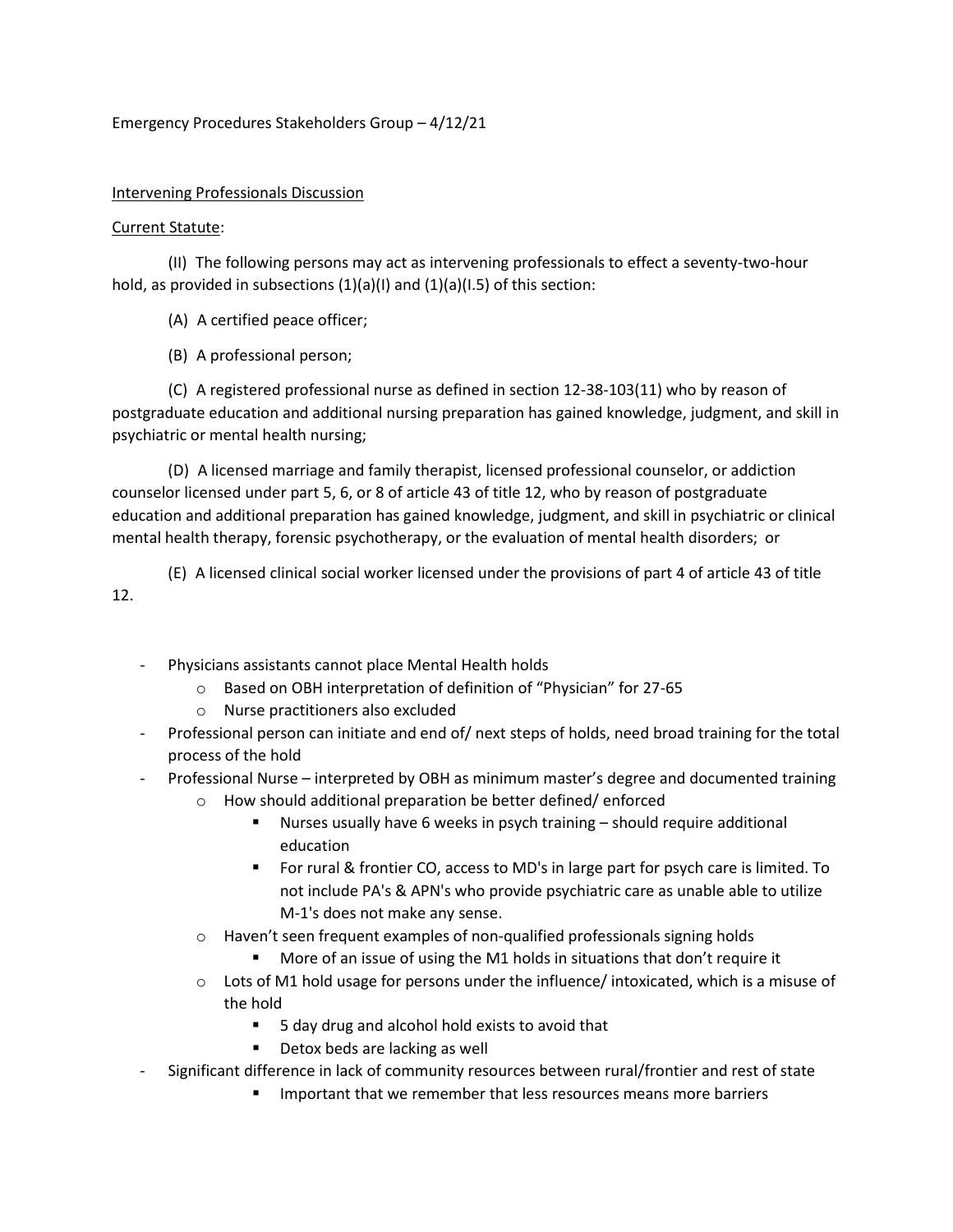- Can an EMS provider initiate an M1 on behalf of their medical director if they MD assesses virtually?
	- $\circ$  Not currently. The MD who completes the assessment must sign the M-1.
	- o We should include modern telehealth options for assessment
	- o CDPHE regulatory language "An/a [EMT, AEMT, EMT-I, Paramedic] may carry out a physician order for a mental health hold as set forth in Section 27-65- 105(1), C.R.S. Such physician order may be a direct verbal order or by electronic communications."
- LMFT, LPC, LAC
	- o OBH interprets as minimum master's degree and documented training
	- o Are addiction counselors trained in mental health?
		- Looking at what expectations for professionals are and additional regulations for professions eligible for initiating holds
	- o LAC needs a masters degree can be in substance use without mental health specifically. You do not need an additional license, and the hours are shorter so many people gain that license first after graduate school.
		- Some LACs more specific to substance abuse
	- o Need to develop foundational training requirements
- **LCSW** 
	- o No additional educational requirements
	- $\circ$  Medicare reimburses does not for LPCs

Potential changes;

- Add EMS providers
- Add PAs
- Should certain professionals only be able to administer a .5
- Currently RN, LMFT, LPC, and LAC require additional education/ preparation
	- $\circ$  RNs should have capability/ training as many rural professionals don't have additional master's degree, should include bachelors level professionals – with some form of training requirement
- Need for professionals to have deep understand that they are taking someone's constitutional rights, many examples of abusing system to mitigate liability/ intent to provide safety for person – when they're actually removing someone's rights and need to understand the gravity of initiating this process
- EMS have more regular training yearly, rather than Law Enforcement which requires some CIT training
	- o EMS have more mental health training
- Could we also include more training for what a comprehensive safety plan looks like when an M-1 may not be the most appropriate intervention?
- Foundational training is so important, but not to mention continuing, documented education.
- Every intervening professional should have regular updated training
	- o What entity is responsible for this
		- BHA would be the right place building capacity, identifying challenges and gaps, robust technical assistance